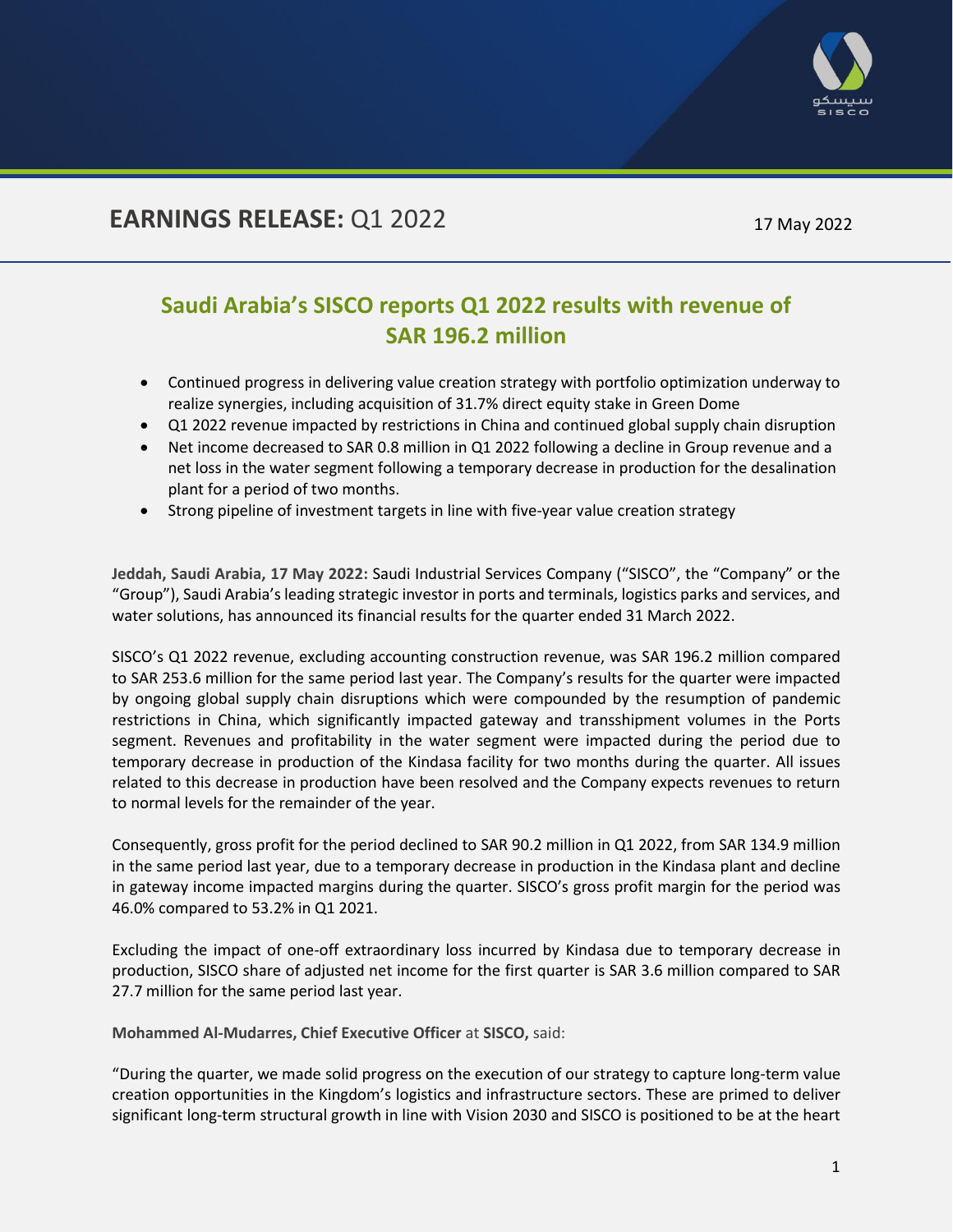

of that journey. The completion of our acquisition of a 31.7% direct equity stake in Green Dome from our subsidiary LogiPoint in March 2022 brings us another step closer to building a highly-integrated logistics platform, a key pillar of our strategy which will enable us to capture value across the logistics value chain, whilst generating impactful synergies in our portfolio of businesses.

"However, our revenue and profitability was negatively impacted during the quarter due to the resurgence of Covid-19 restrictions in key export markets, particularly Asia, resulting in a slowdown in the global ports and logistics sectors. Whilst we are likely to continue to see the impact of this in Q2, we expect supply chain pressure to ease later in the year which will positively impact the ports and logistics segments. We are confident our portfolio of assets and operational expertise will deliver long-term value for our shareholders."

Total shareholders' equity decreased to SAR 1,454 million as at 31 March 2022, from SAR 1,486 million as at 31 December 2021. Adjusted earnings per share for the quarter stood at SAR 0.04 as compared to SAR 0.34 for the same period in the prior year.

#### **Outlook and strategy**

SISCO continues to make strong progress with the delivery of its five-year strategy to drive long-term value creation and double revenues to SAR 2 billion by 2025. The partial divestment of the Group's direct equity stake in RSGT in 2021 unlocked significant value and capital for the company to deploy on value accretive investments that are in line with its strategic focus areas of ports, logistics and water. SISCO has a strong pipeline of potential acquisition opportunities that it is actively pursuing and will be providing material updates to the market in due course.

In March 2022, SISCO completed the acquisition of a 31.7% direct equity stake in Green Dome Investments LLC ("Green Dome") from its subsidiary Saudi Trade & Export Development Company ("LogiPoint"). The acquisition reinforces SISCO's strategy of expanding its presence in logistics services and maintaining its position as a leading player with a presence across the logistics value chain.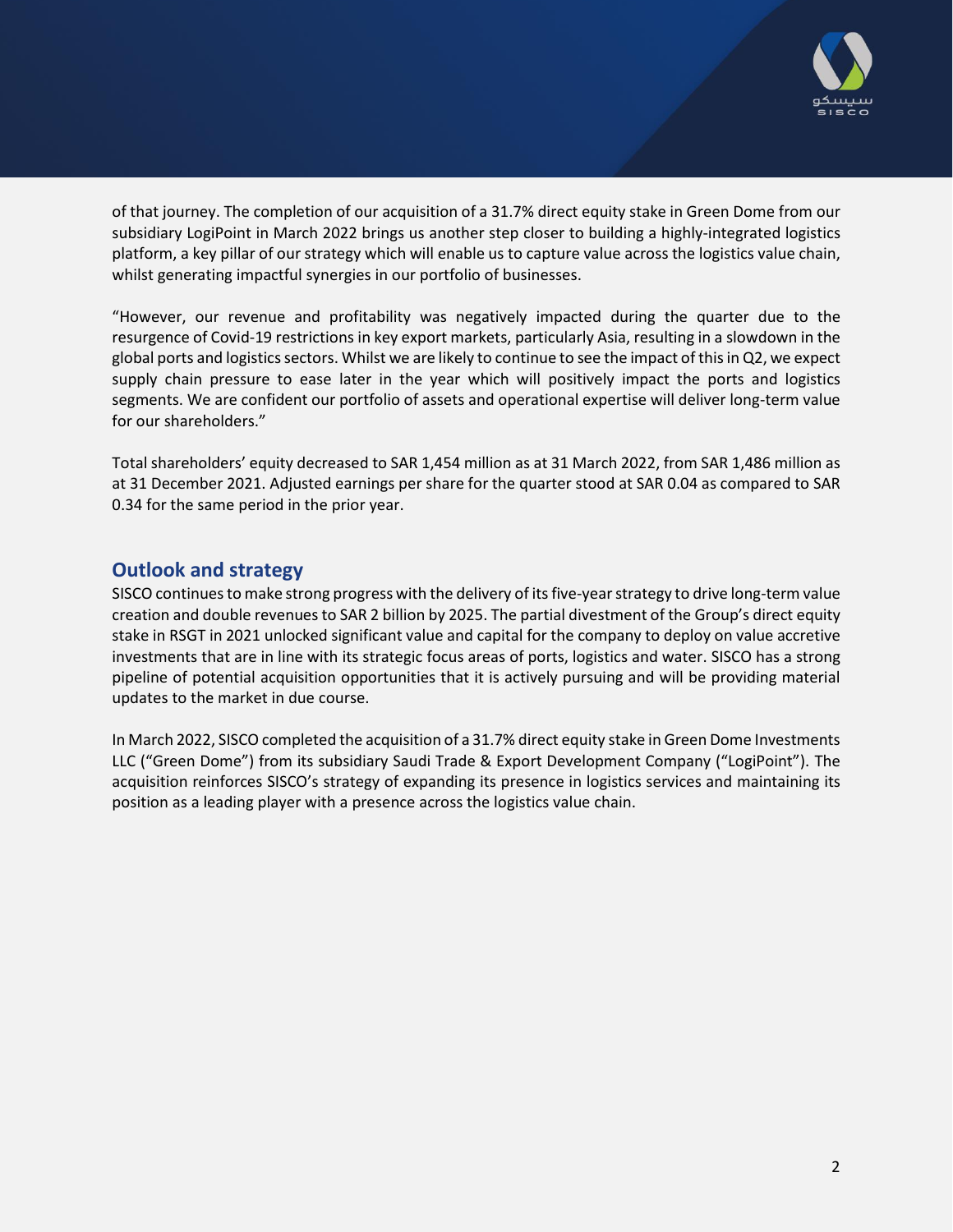

## **Income statement summary**

SAR million



| SAR million                     | Q1'21   | Q1' 22  | Variance | Variance % |
|---------------------------------|---------|---------|----------|------------|
| Revenue*                        | 253.6   | 196.2   | (57.4)   | $-22.6%$   |
| Direct costs*                   | (118.7) | (106.0) | 12.7     | 10.7%      |
| <b>Gross profit</b>             | 134.9   | 90.2    | (44.7)   | $-33.1%$   |
| <b>Operating expenses</b>       | (40.1)  | (43.8)  | (3.7)    | $-9.2%$    |
| <b>Operating profit</b>         | 94.8    | 46.4    | (48.4)   | $-51.1%$   |
| <b>Investment income</b>        | 5.8     | 6.4     | 0.6      | 10.6%      |
| <b>Finance charges</b>          | (51.3)  | (50.6)  | 0.7      | 1.4%       |
| Other income / expenses & Zakat | 0.4     | (1.0)   | (1.4)    | $-350%$    |
| <b>Group net income</b>         | 49.6    | 1.2     | (48.4)   | $-97.6%$   |
| <b>Minority interest</b>        | (17.3)  | (0.4)   | 16.9     | 97.7%      |
| Net income - reported           | 32.3    | 0.8     | (31.5)   | $-97.5%$   |
| Net income - adjusted           | 27.7    | 3.6     | (24.1)   | $-87.1%$   |

\*Excludes construction revenue and cost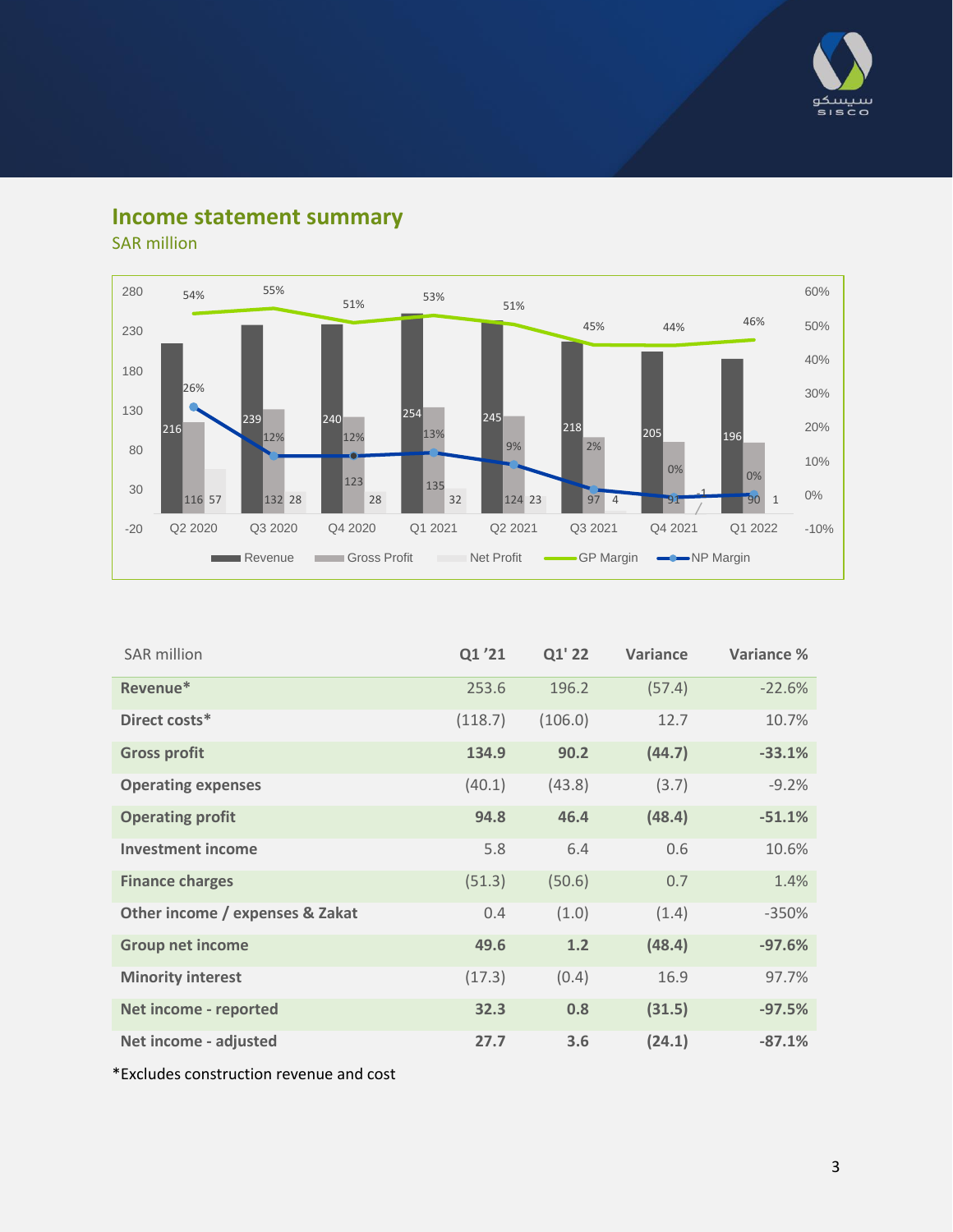

## **Operational highlights**

#### **Ports and terminals**

Ports and terminals were impacted by ongoing global supply chain disruptions and the resumption of pandemic restrictions in China, which suppressed imports during the quarter, affecting gateway and transshipment volumes. Consequently Q1 2022 revenue was SAR 156.4 million compared to SAR 206.8 in the same period last year.



#### **Revenue and GP margin**

### **Logistics parks and services**

Logistics parks and services revenue was broadly flat year-on-year at SAR 22.9 million for Q1 2022, however the segment's share of warehouse revenue increases during the quarter, supporting gross margin expansion from 36.6% in Q1 2021 to 43.2% in Q1 2022.